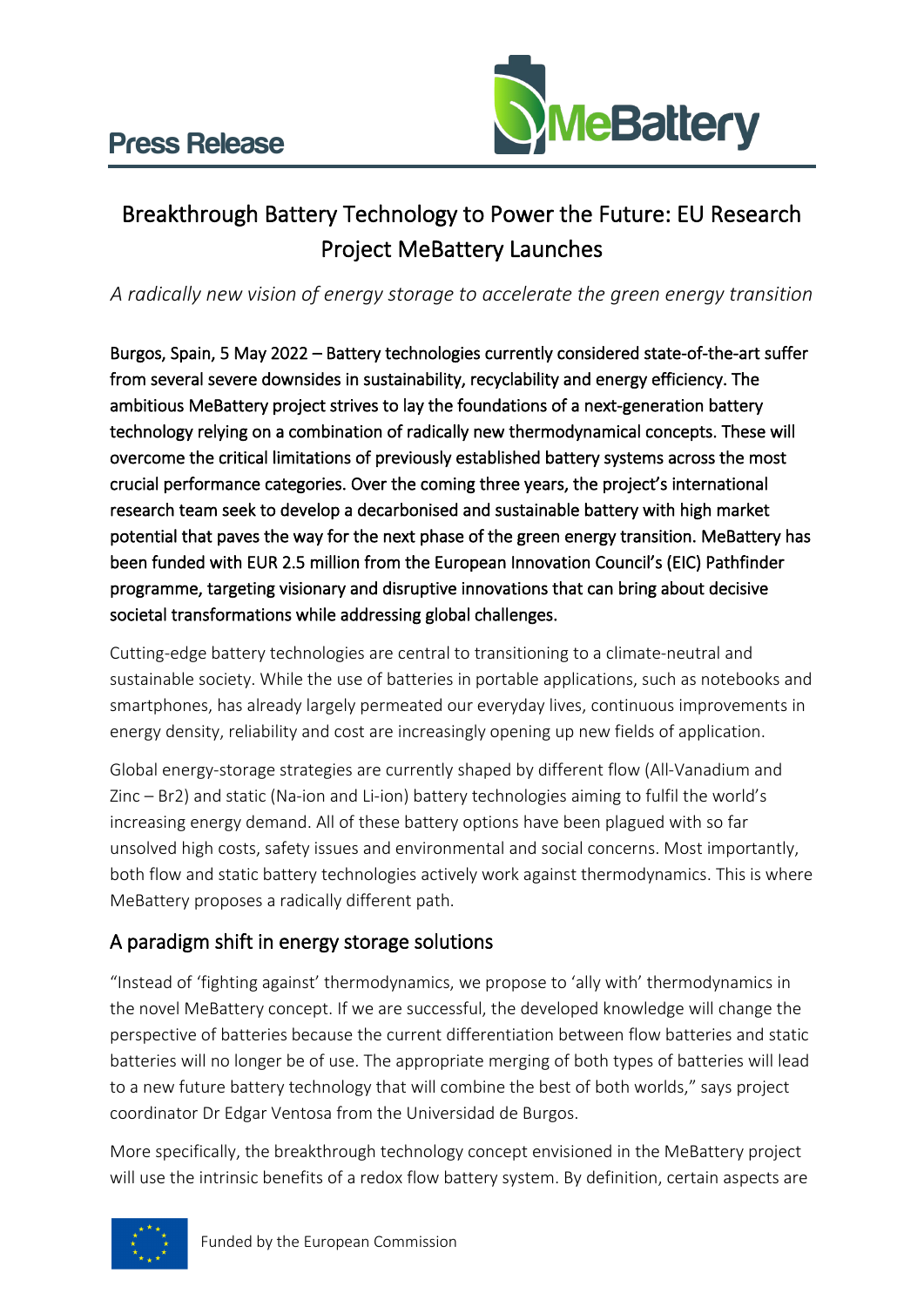# Press Release



addressed using a flowing configuration: decoupled energy and power capabilities, long lifetime, better energy efficiency, and full thermal stability. Due to the versatility of the proposed technology, other aspects such as sustainability, eco-friendliness and cost can be tuned by selecting appropriate materials. The resulting MeBattery prototype will be the first proof of concept of this next-generation battery technology, exhibiting an excellent balance among all key performance indicators.

### Toward decarbonised and sustainable energy solutions for society

"To meet climate goals sooner, radically new concepts for energy storage are urgently needed. Compared to previously established battery systems, the MeBattery concept has the potential to disrupt the energy storage market to accelerate the green energy transition in the near future," asserts Dr Ventosa.

The six interdisciplinary project partners bring together a team of specialists who will contribute their complementary expertise in computational science, materials science, organic chemistry, environmental chemistry, chemical engineering, electrochemistry and battery prototyping.

\*\*\*

#### Project Key Facts

Title: MeBattery – Mediated Biphasic Battery Start: 1 May 2022 Duration: 36 months Budget: 2,508,694 € Coordinator: Universidad de Burgos Website: https://www.mebattery-project.eu

#### Project Partners

- Universidad de Burgos
- Fundación IMDEA Energía
- Institute of Science and Technology Austria
- Universidade de Aveiro
- Ruhr-Universität Bochum
- Eurice European Research and Project Office GmbH